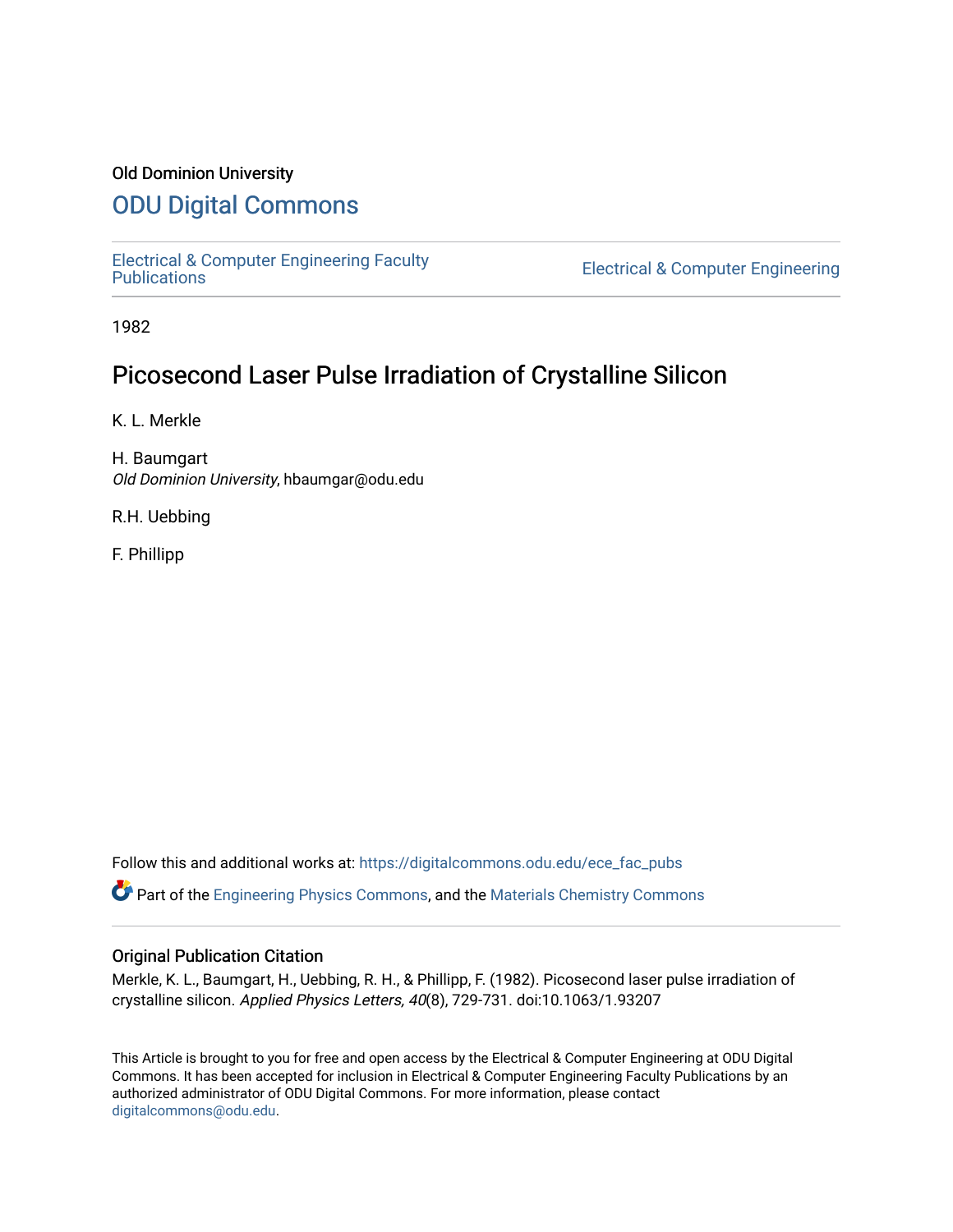### **Picosecond laser pulse irradiation of crystalline silicon**

K. L. Merkle,  $a$ ) H. Baumgart,  $b$  R. H. Uebbing, and F. Phillipp *Max-Planck Jnstitutfiir Metal/forschungand Max-Planck Institutfiir Festkiirperforschung, Heisenbergstrasse 1, D-7000 Stuttgart 80, Federal Republic of Germany* 

(Received 17 August 1981; accepted for publication 10 February 1982)

Morphology changes introduced by picosecond laser pulses at  $\lambda = 532$  nm and 355 nm in (111) and ( 100) silicon samples are studied by means of optical and high-voltage electron microscopy. Depending on energy ftuence, orientation and wavelength, amorphous or highly defective regions may be created. From an analysis of damage thresholds and damage depth distributions it is concluded that melting and energy confinement precedes the formation of the structural changes.

**PACS** numbers: 79.20.Ds, 81.40.Gh, 78.90. + <sup>t</sup>

Irradiation of materials with ultrashort laser pulses offers a wide range of possibilities for structural modifications, many of which can be accounted for by the extremely high heating and quench rates offered by this technique.<sup>1</sup> At present, the mechanism and detailed nature of pulsed laser induced morphology changes in Si are, however, still subjects of considerable debate.<sup>2</sup> While most surface modification studies of Si have been devoted to nanosecond pulsed laser annealing of pre-existing amorphous surface layers of Si, it has been reported that an amorphous phase can be formed by irradiating crystalline Si with picosecond laser pulses.<sup>3,4</sup>

The present work is part of a study of the microstructural changes that occur when crystalline Si is subjected to picosecond laser pulses. The type and spatial arrangement of the damage may yield information on the damage mechanism and on plasma effects, since the pulse duration in the picosecond region would be commensurate to the lifetime of the plasma ( $\sim 10^{-11}$  s).<sup>5</sup>

Single crystalline thin foils  $(1-5 \mu m)$  of (100) and (111) orientation were prepared by a large area thinning technique<sup>6</sup> from P or B doped  $(10^{14}-10^{19}$  at/cm<sup>3</sup>) Si wafers. A passively mode-locked **Nd: Y AG** laser, frequency doubled or tripled, was used to produce pulses of 25-ps full width at half-maximum **(FWHM)** duration. Single pulses  $\lambda = 1.064$  $\mu$ m) were frequency doubled in a CDA crystal or tripled by anharmonic mixture of a **KD\*P** crystal. **A** biconvex quartz lens of 10-cm focal length was used to focus the laser pulses to diameters  $50-150 \mu m$  onto bulk Si wafers or prethinned foils. Beam diameters were determined from the out-of-focus position of the sample surface. The ambient atmosphere at the irradiated Si surface was either air or a stream of Ar gas. The energy of each 25-ps laser pulse was monitored by diverting a fraction of the intensity via a beam splitter onto a photodiode which had been calibrated against a joule meter. Irradiated bulk Si was used for Nomarski differential interference contrast optical microscopy and for the preparation of cross-sectional samples for electron optical observation. Irradiated thin Si foils were examined optically and by high voltage electron microscopy (HVEM).

The optical and HVEM observations show, for a power level sufficiently above the single pulse damage threshold,

three distinct regions of different morphology. Figure l(a) illustrates the damage produced by a  $1.9 \times 10^{-5}$  J laser pulse at  $\lambda = 355$  nm in (111) Si ( $\sim 5000 \Omega$  cm, B doped) viewed by Nomarski differential interference contrast. The outermost bright region (zone 1) corresponds to the amorphous ring observed by Liu et al.<sup>3</sup> In transmission optical observation, the innermost region (zone 3) has approximately the same transparency as the undamaged foil, while zone 1 shows a much reduced transparency, which is still less in zone 2. When the pulse energy is lower, only zones 1 and 2 [Fig. 1(b)] or zone 1 [Fig. l(c)] alone is observed. HVEM observation of ( 111) foils indicates a highly defective crystal structure in the region of zone 3. Figure 2 shows an electron micrograph from this area, taken under dynamical diffraction conditions. The defect contrast is strongly dependent on the orientation of the incident electron beam. In regions of lower defect density within zone 3, dislocation contrasts and fringe contrasts, possibly from small stacking faults, have been observed. **HVEM** of zone 2 shows, except for a few isolated



FIG. I. (111) Si irradiated with single 25-ps laser pulses at 355 nm. Pulse energy ranged between  $2 \times 10^{-5}$  J and  $0.5 \times 10^{-5}$  J. Zones 1-3, 1 and 2, and I only are visible in (a), (b), and (c), respectively.

a'Visiting Scientist from Materials Science Division, Argonne National Laboratory, Argonne, IL 60439.

b1Present address: Bell Laboratories, Murray Hill, NJ 07974.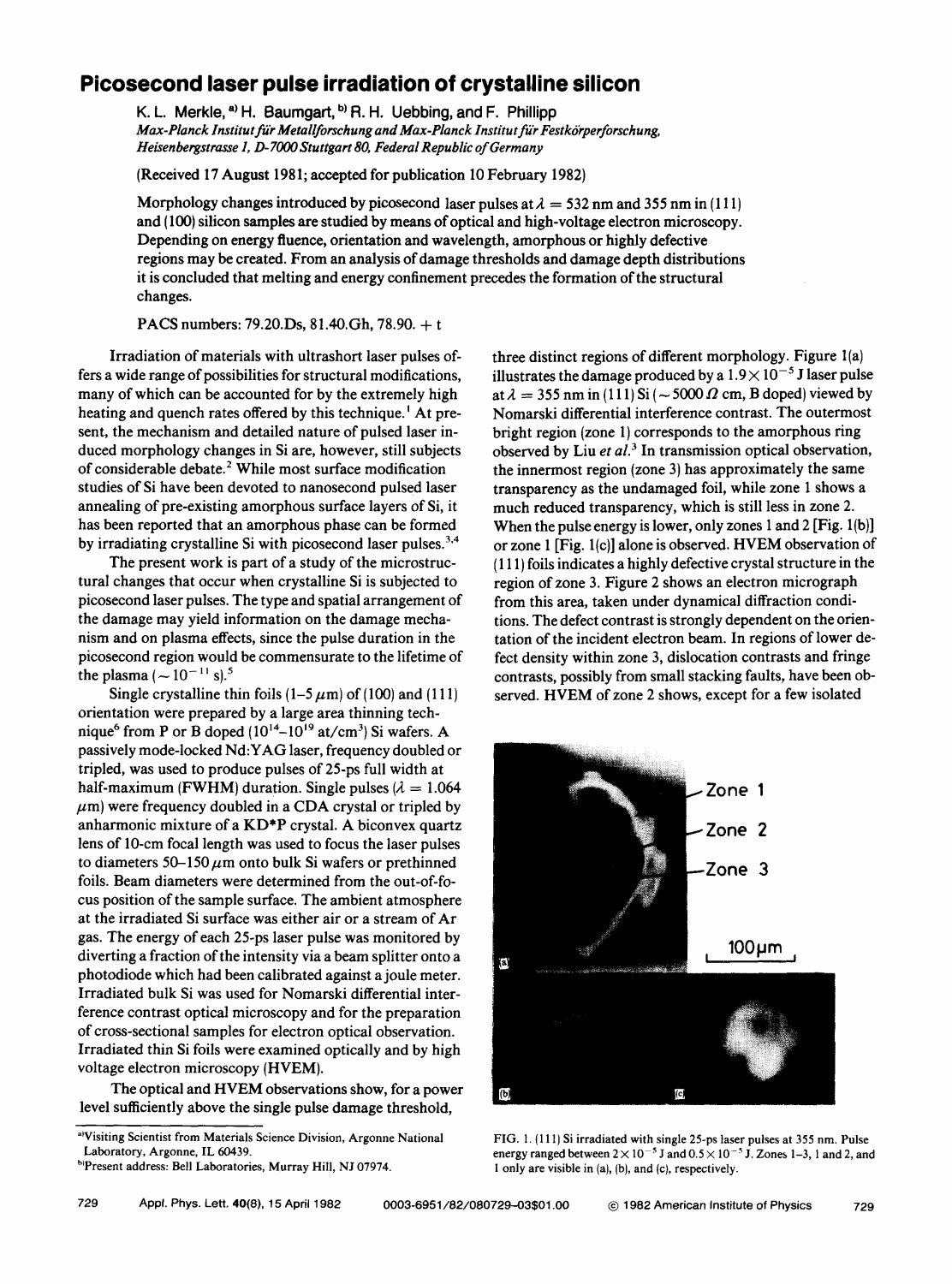

FIG. 2. HVEM micrograph of 25-ps, laser irradiated  $(\lambda = 355 \text{ nm})$  (111) Si in zone 3, near border to zone 2.

defect clusters near zone 3, only **weak** diffraction contrast. Near the border to zone 3 a finely granular modulation is observed in the background intensity. The latter shows throughout zone 2 occasional craterlike features presumably from local regions of higher energy deposition. The contrast behavior in zone 2 is consistent with the presence of a microcrystalline layer, which would also explain the low optical transparency in this range. Across the width of the whole laser spot, the underlying undamaged crystalline foil is strongly bent as indicated by the pronounced excursion of bending contours.

In ( 100) foils, zone 3 is relatively free of defects and the underlying crystalline substrate is mainly distorted in zone 2 from which typical amorphous rings in the diffraction pattern are obtained. At  $\lambda=355$  nm, the boundaries of zones 1 and 2 are not well defined in the (100) foils in contrast to the ( 111) oriented samples.

At  $\lambda = 532$  nm, zone 1 is quite narrow and the boundaries are less sharp in ( 111) foils, while in ( 100) foils, zones 1 and 2 were not observed at all at this wavelength. These general features of the damage structures seem not to be dependent on the dopant level and impurity type and whether the laser irradiation was done in air or argon.

The amorphous phase may be quenched in from the liquid when the maximum speed of recrystallization is exceeded.<sup>7</sup> We presume that, corresponding to the suggestion of Liu *et al.*,<sup>3</sup> this condition is met in zone 1. In regions of higher energy fluence, the quenching rates may not be high enough, thus, the Si can revert to the crystalline phase. The recrystallized layers can contain extensive defect structures as seen by **HVEM.** The differences between the defect morphologies on ( 100) and ( 111) surfaces would be consistent with a higher regrowth speed on  $(100)$  compared to  $(111).^{7.8}$ 

Whether a melting model is appropriate for the present observations may be judged from examination of the energy deposition parameters. We find that in (111) Si at  $\lambda = 532$ nm, zone 1 is formed at a total incident laser energy fluence near  $0.15$  J/cm<sup>2</sup> in a quite narrow energy fluence interval  $(4 \sim 1-2 \times 10^{-2} \text{ J/cm}^2)$ . Under these conditions the zone 3 threshold lies at  $\sim 0.3$  J/cm<sup>2</sup>. At  $\lambda = 355$  nm for both (111) and (100) a threshold near  $0.1$  J/cm<sup>2</sup> is found for the forma-



FIG. 3. 25-ps single pulse damage at  $\lambda = 532$  nm. HVEM cross-sectional view in zone 3; (220) dark field.

tion of zone 1 and a zone 3 threshold of  $\sim 0.2$  J/cm<sup>2</sup>. If the dilution in energy by plasma diffusion and heat transport during the laser pulse is neglected, one obtains for the maximum energy density at the surface reached in a Gaussian beam spot at distance *r* from the center

$$
\theta_{\max}(r) = \alpha (1 - R) E (\pi w^2)^{-1} \exp(-r^2/w^2),
$$

where  $\alpha^{-1}$  is the absorption depth, *R* the reflectivity, and *E* the total energy in the laser pulse.

The energy density required to bring Si from room temperature to the melting point and melt it is  $\theta_m \sim 7 \times 10^3$  $J/cm^3$ . While at  $\lambda = 355$  nm ( $\alpha = 10^6$  cm<sup>-1</sup>) the energy density  $\theta_{\text{max}}$  is sufficiently high for melting in all three zones, all zones at  $\lambda = 532$  nm ( $\alpha = 10^4$  cm<sup>-1</sup>)<sup>9</sup> show a  $\theta_{\text{max}}$  which falls short of  $\theta_m$  by a factor of 4-7, if the room-temperature absorption coefficient is applied.

However, the quite sharp termination of the laser induced structures at the outer edge of zone 1 as well as their sharp limitation in depth as seen in the cross-sectional view of zone 3 in Fig. 3 clearly indicates that melting of a surface layer has taken place in all three zones. Melting can only take place if the absorption depth is strongly decreased during the laser pulse. This could be accomplished (I) if the electronhole plasma directly induces a change in the electronic properties of the solid, as for example a reduction in bandgap<sup>10</sup> or (2) if  $\alpha(1 - R)$  strongly increases with temperature and if the carrier-lattice relaxation time is small compared to the pulse length. Liu *et al.*<sup>11</sup> recently suggested that a melt threshold of  $0.2$  J/cm<sup>2</sup> can be fully explained invoking the thermal process alone. However, within the accuracy of the energy deposition parameters and our present knowledge of the temperature dependence of  $\alpha$  and  $R$ , a plasma induced direct contribution to the increased absorption cannot be ruled out. The threshold values and the observed melt depth would for a thermal process alone imply relatively short carrier-lattice relaxation times ( $\leq 5 \times 10^{-12}$  s).

In view of the above energy considerations, melting can only occur if the energy is more concentrated than indicated by the normal absorption depth<sup>9</sup> at  $\lambda = 532$  nm and if the plasma remains localized during the time necessary to transfer most of the energy to the lattice. If the defects were formed in the solid phase by the highly excited plasma itself, one would in contrast to our observations, expect a defect density which is gradually decreasing with depth due to the aforesaid smooth nature of such a process.